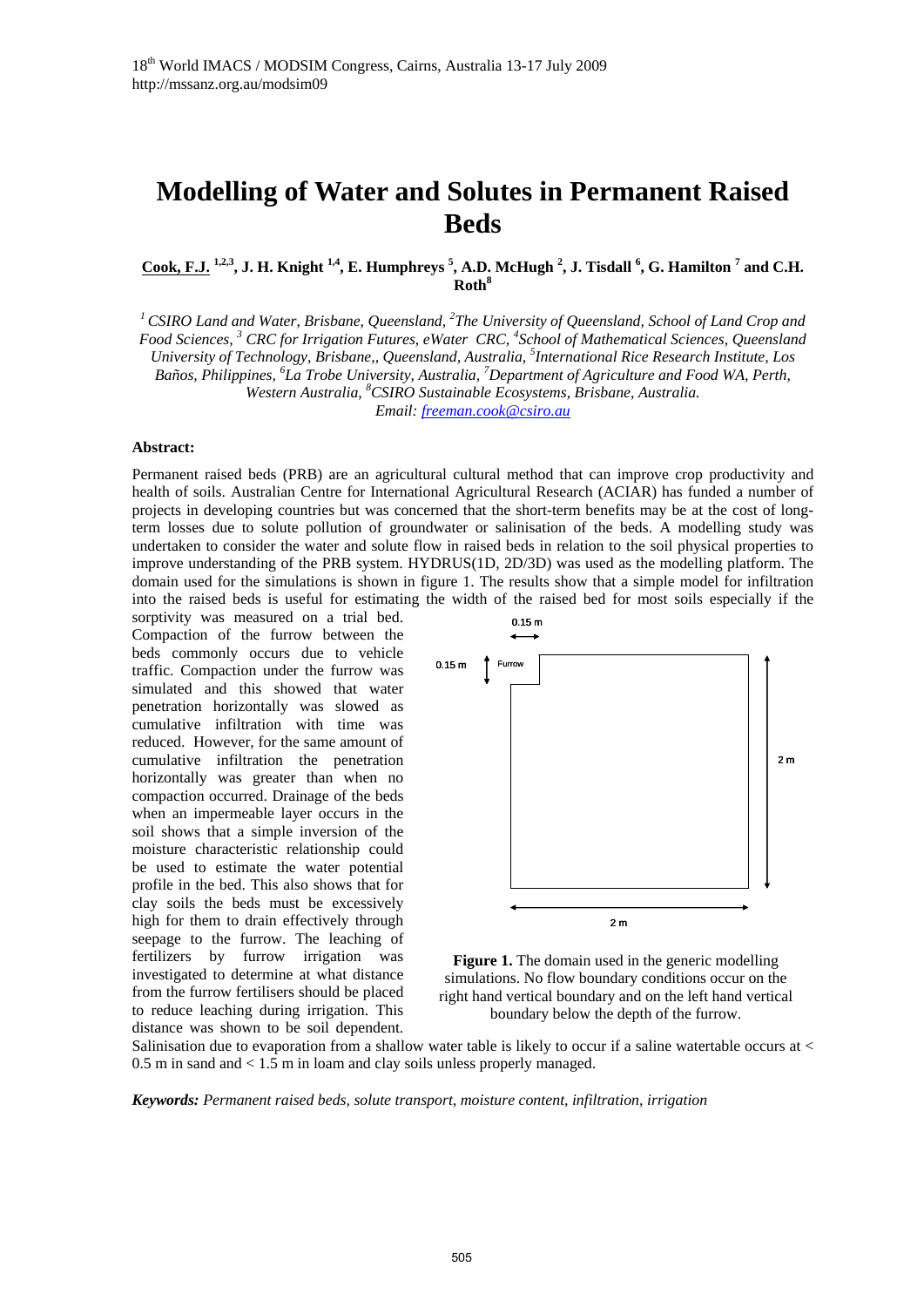## **1. INTRODUCTION**

Permanent raised beds (PRB) provide a means of increasing the crop productivity, profitability and sustainability of irrigated and rainfed cropping systems (Hobbs et al. 2008; Connor et al. 2001). Principally these improvements occur due to improved soil structure and drainage and the use of direct-drilling of crops in the beds. PRB for irrigated cropping as an element of conservation agriculture, have been utilised in Mexico, Western Asia, Southern Asia, Australia, Eastern China, parts of Africa and the Sub-continent, to improve irrigation water productivity, increase yields, reduce mechanical inputs and labour, increase fertiliser efficiency, and combat salinity and rising water tables (Peries et al. 2003; Friedrich, 2003; Hamilton et al*.*, 2003). In rice-wheat systems of South Asia, irrigation water savings of 20-30% and significant yield increases were often reported (Ram et al. 2005; Hussein et al. 2003) and are attributed to factors such as shorter irrigation time, improved light interception and reduced water logging. Substantial yield gains and water savings have been gained from PRB in other regions such as Mexico (Sayre et al. 2005). An evaluation of PRB systems in Asia and Australia was reviewed by Roth et al. (2005).

The Australian Centre for International Agricultural Research (ACIAR) has been funding a number of PRB projects in developing nations around the world but is concerned about issues not covered by short-term studies. Several of the issues with PRB include a) are there any long-term environmental implications from the introduction of this technology, b) could the PRB be better designed, c) where should fertiliser be placed, and d) what are the interactions of PRB with climate and irrigation? Modelling of water and solute transport in PRB was seen as a way to investigate some of these issues.

The two-dimensional modelling program HYDRUS2D (Simunek, 1999) was used to simulate water and solute transport a) initially for a generic PRB to investigate the interaction of the properties of the beds with height, spacing, fertilizer placement etc, and then b) four case studies from ACIAR projects in India, Pakistan, Indonesia and China were simulated. A quasi-analytical solution for infiltration into PRB is compared with the numerical simulations from HYDRUS2D, to determine if this could provide a simple guide to estimating bed width. In this paper we concentrate on the understanding gained from the generic modelling and only consider results from each of the particular projects when this adds to the insights gained. Here we will present a synthesis of the findings of this modelling (for more details see Cook et al., 2007).

## **2. METHODS**

Both the HYDRUS1D (Simunek et al., 1998) and HYDRUS2D/3D (Simunek, 1999) programs were used in the simulations. These solve the Richards equation for flow of water in soil:

$$
\partial \theta / \partial t = -\nabla \left( k(h) \cdot \nabla h \right) - U \tag{1}
$$

where  $\theta$  is the volumetric water content [L<sup>3</sup> L<sup>-3</sup>], *k* is the hydraulic conductivity which is a function of  $\psi$ [L] the matric potential, *h* is the hydraulic head [L], *U* is a sink term  $[L^3 L^{3} T^{1}]$  and  $\nabla$  is the vector differential operator. The transport of solutes is convective diffusion equation which for a non-reactive and absorbed solute is:

$$
\partial \theta c / \partial t = \nabla (\theta D \nabla c) + \nabla q c - Uc \tag{2}
$$

where D is the dispersion coefficient  $[L^2 T^{-1}]$ , *c* is the solute concentration [M L<sup>-3</sup>] and *q* is the volumetric flux density  $[L T^{-1}]$ . The domain that was used in the simulations uses the concept of symmetry of flow about the centre of the bed so that only half the bed has to be simulated (Figure 1).

## **2.1. Infiltration**

Infiltration into the bed was simulated using HYDRUS2D for three different soil types *viz* clay, loam and sand from the data base associated with HYDRUS2D. This range of soil properties was chosen to provide the likely range of soil properties that will occur. Some field soils may still occur outside of the range of these properties. These simulations are taken as being the 'true' values when compared with the quasianalytical solutions approach outlined below. The soil physical properties for these soils based on the soil moisture retention model of van Genuchten (1980) are presented in Table 1.

For the generic irrigation modelling we considered water flow to occur by furrow irrigation from a furrow at the left hand boundary of the domain. Infiltration was simulated with a constant head condition on the surface of the furrow with the head varying with the depth in the furrow (i.e. the head at the base was 0.15 m), and with the uppermost part of the furrow 0 m. The bottom boundary condition was assumed to be either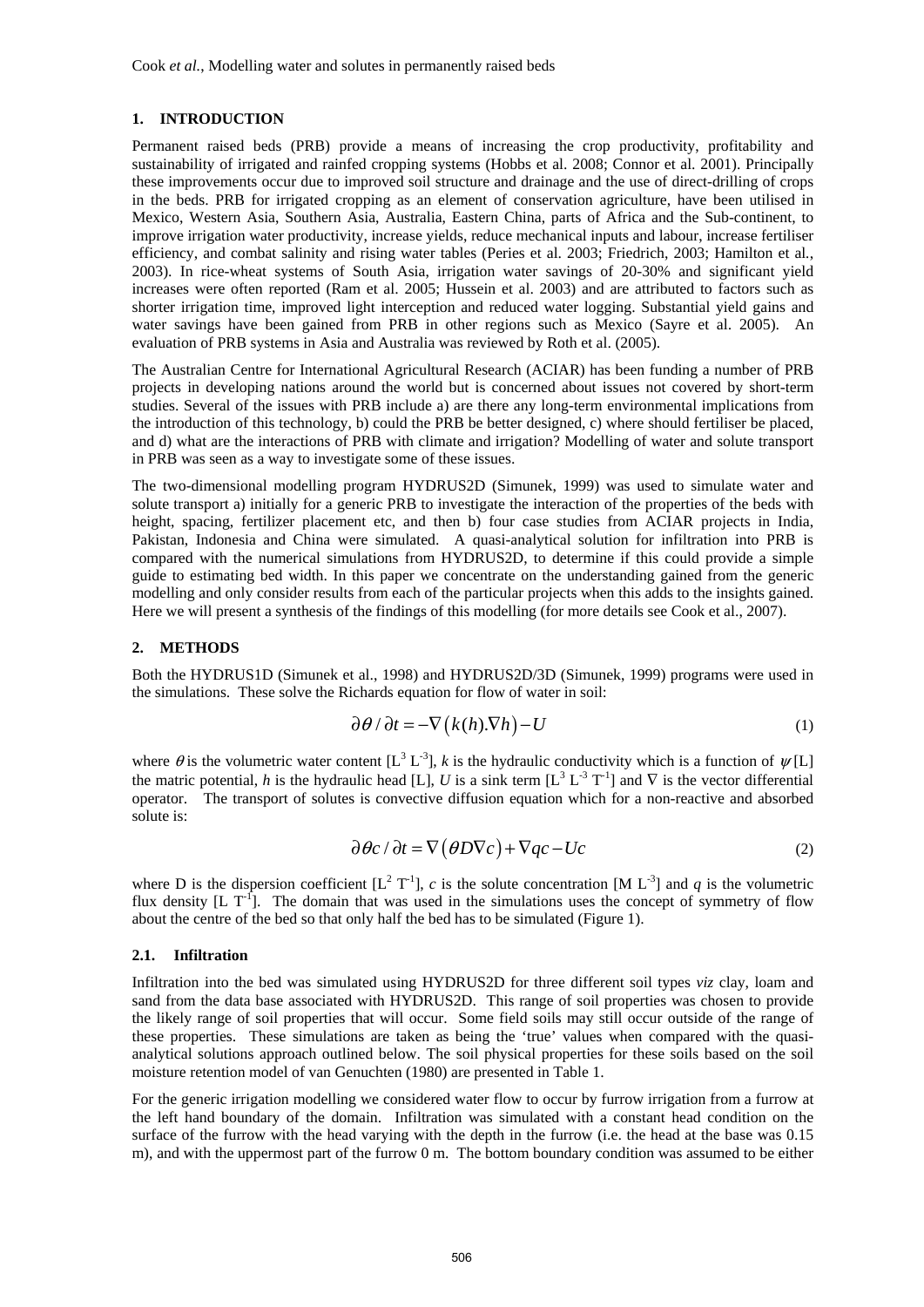free drainage, or no-flow which bound the range of possibilities. The effect of compaction in the furrow was also simulated by reducing the hydraulic conductivity of the soil under the furrow to a depth of approximately 0.1 m.

|                                                                      |  |  |  |  |  | <b>Table 1.</b> Soil physical properties and van Genuchten (1980) parameters for soils chosen from the |  |  |  |  |  |  |  |
|----------------------------------------------------------------------|--|--|--|--|--|--------------------------------------------------------------------------------------------------------|--|--|--|--|--|--|--|
| HYDRUS2D database. See section 3.3 for definition of $\alpha$ and n. |  |  |  |  |  |                                                                                                        |  |  |  |  |  |  |  |

| Soil | $\theta_r$ (m <sup>3</sup> m <sup>-3</sup> ) | $\theta_{\rm s}$ (m <sup>3</sup> m <sup>-3</sup> ) | $\alpha$ (m <sup>-1)</sup> | $\boldsymbol{n}$ | $K_s$ (m s <sup>-1</sup> | S (m s <sup>-1/2</sup> ) |
|------|----------------------------------------------|----------------------------------------------------|----------------------------|------------------|--------------------------|--------------------------|
| Sand | 0.045                                        | 0.43                                               | 14.5                       | 2.68             | $8.35x10^{-5}$           | $1.55 \times 10^{-3}$    |
| Loam | 0.078                                        | 0.43                                               | 3.6                        | 1.56             | $2.89x10^{-5}$           | $3.40x10^{-3}$           |
| Clay | 0.068                                        | 0.38                                               | 0.8                        | 1.09             | $8.35 \times 10^{-5}$    | $1.55 \times 10^{-3}$    |

These infiltration simulations were compared with a simplified model of infiltration into the furrow using the 2-parameter infiltration equations of Philip (1957). Details on the derivation of these are in Cook et al. (2007). These simple infiltration equations predict the position of the wetting front in both the vertical and horizontal plane from the furrow. They are:

$$
z(t) = \left(S\sqrt{t} + At\right) / \Delta\theta_s, t \leq t^* = \left(S/(K_s - A)\right)^2
$$
  
=  $\left(I^* + K_s t\right) / \Delta\theta_s, t > t^*, I^* = S\sqrt{t^*} + At^*$  (3)

where  $z(t)$  is the penetration depth for a piston wetting front [L], *S* is the sorptivity (Philip, 1957) [L T<sup>-1/2</sup>], *A* is a parameter related to saturated hydraulic conductivity  $(K_s [L T^{-1}])$  and a good estimate is  $A = 0.36 K_s$ , *t*<sup>\*</sup>

is the joining time (Philip, 1987) and  $\Delta\theta_s = \theta_s - \theta_n$  is the water content difference between the initial value  $\theta_n$  and the saturated value  $\theta_s$ . If the penetration depth required is some value *Z* related to the rooting depth of the crop, then the time for the penetration depth to reach this depth ( $\tau$ [T]) is:

$$
\tau = \left[ \sqrt{S^2 + 4AZ\Delta\theta_s} - S \right]^2 / 4A^2, \ \tau \le t^*
$$
  
= 
$$
\left( Z\Delta\theta_s - I^* \right) / K_s, \ \tau > t^*
$$
 (4)

The width that the wetting front will have penetrated into the bed during this time (*W*) is:

$$
W = \sqrt{2\tau\lambda_c K_s / \Delta\theta_s}
$$
 (5)

where  $\lambda_c$  is the macroscopic capillary length scale and can be estimated from *S*  $K_s$  and  $\Delta\theta$  (White and Sully, 1987).

# **2.2. Solutes**

To determine how the placement of fertilizer would affect the loss of solutes from the beds during irrigation a layer of non-adsorbed solute was placed on the bed surface and the distance horizontally from the furrow edge to where the solute front occurs was determined. The value of *D* is taken as 0.5 m based on the domain size (Simunek et al. 1999). The simulations to consider fertilizer placement were run until drainage occurred at 2 m. This is possibly more water than should sensibly be applied in a single irrigation but since leaching of salt from the soil is also required (Cook et al., 2006) simulated irrigation is not far from the requirements and as the washout distance  $(X_c)$  is time dependent results are also applicable for less irrigation.  $X_c$  was calculated as the horizontal distance to where the concentration of solute was 99% of the initial concentration of 1mmol  $m<sup>-3</sup>$ .

We also simulated evaporation from the soil surface with a saline water table at a constant depth. Three depths *viz* 0.5, 1.0 and 1.5 m were chosen for the watertable depth. From these simulations we determined the time it would take for the solutes to reach the soil surface (T1) and for the concentration at the surface to increase by 100 times that at the water table (T2). Simulations were carried out with initial concentrations of 1 mmol m<sup>-3</sup> for fertilizer washout and salinisation simulations. For the salinisation simulations a constant potential evaporation rate of 5 mm day $^{-1}$  was assumed.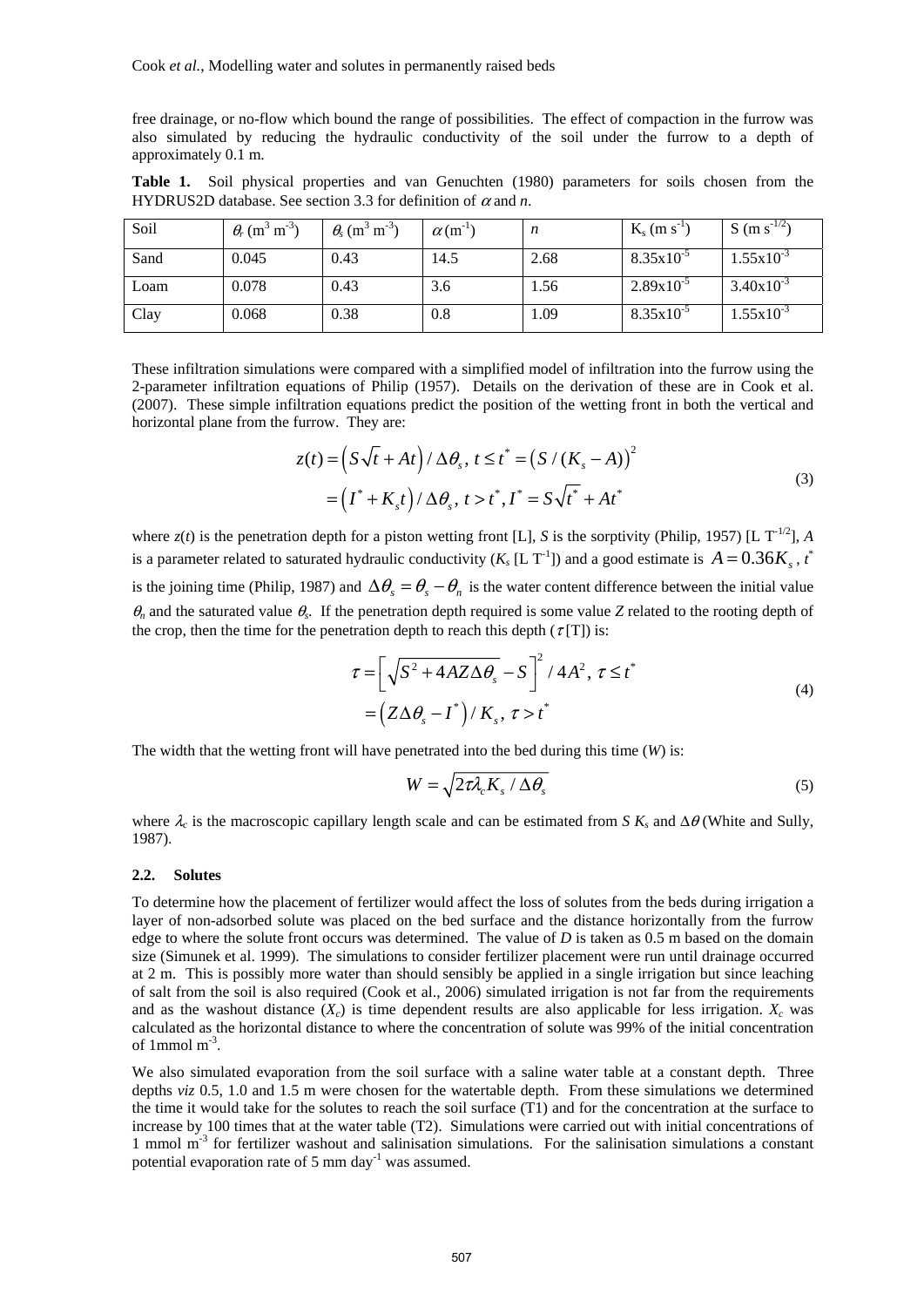# **2.3. Drainage**

Drainage from the beds is possible through seepage from the sides of the beds as well as through the bottom of the beds. To investigate this we chose the two extreme simulations where drainage only occurred through seepage faces on the sides of the bed and where both seepage face and free drainage from the bottom of the domain occurred. The initial soil condition was saturation throughout the domain. Simulations were run for 10 days and no flow at the soil surface was assumed, so only drainage and not drying by evaporation was considered, so that only the effect of internal soil drainage could be considered.

# **3. RESULTS AND DISCUSSION**

#### **3.1. Infiltration**

The penetration of the wetting front into the beds using the simple model gave reasonable results for the horizontal penetration (*W*) except for the clay soil (Fig.2c). *S* was initially calculated from the horizontal infiltration rate into a soil column with a head of zero at the intake surface using HYDRUS1D. The head during the HYDRUS2D simulations varied from 0.15 m to zero, so *S* was calculated again using an the intake head value of 0.15 m. When this latter value of  $S$  (head  $= 0.15$ ) m) is used the prediction of *W* for the clay soil when compared to the HYDRUS2D simulations improves markedly. For the loam and sand soils the improvement was not so dramatic when *S* was calculated with a head of 0.15 m. The vertical penetration  $(z(t))$  was calculated with the simple model compared well with the HYDRUS2D simulations with some underestimation at early times and some overestimation at long times (Fig 2def). This indicates that the simple infiltration model could be useful for design of bed width if *S* was measured for that soil with the intake surface head that will be applied during infiltration. After 1 day of infiltration *W* is greatest for the clay due to much larger value of *S* for this soil.

The effect of a compaction zone under the furrow was simulated and this showed that the penetration horizontally was slower as infiltration overall was reduced. However, for the same amount of





infiltration, penetration horizontally was greater (Cook et al., 2007). This means it will take longer for the water to reach the centre of the beds when compaction of the furrow occurs, but less water will be required.

#### **3.2. Solutes**

The results showed that  $X_c$  with time were similar for the sand and loam soils (Fig 3a) but that when  $X_c$  is plotted versus cumulative infiltration (*I*) the clay and loam soils are similar (Fig 3b). This suggests that washout is reduced for a 100 mm irrigation event when fertilizer is placed on the surface at distances of 0.25, 0.4 and 0.45 m from the edge of the furrow, for sand, loam and clay respectively, then washout could be reduced. Thus placement of soluble agrochemicals away from the furrow edge would reduce leaching losses and possible efficacy. However, simulations for each of the application case studies showed that rainfall carried the fertilizer down the soil profile and into the flow path of the irrigation water, resulting in limited reduction in leaching from placement of the fertilizer (Cook et al., 2007). These results, however, are only for highly soluble and non-adsorbed fertilizers. There will still be an advantage in placing fertilizers, and other agrochemicals away from the furrow edge and in the plant row, particularly if dry conditions are likely after application.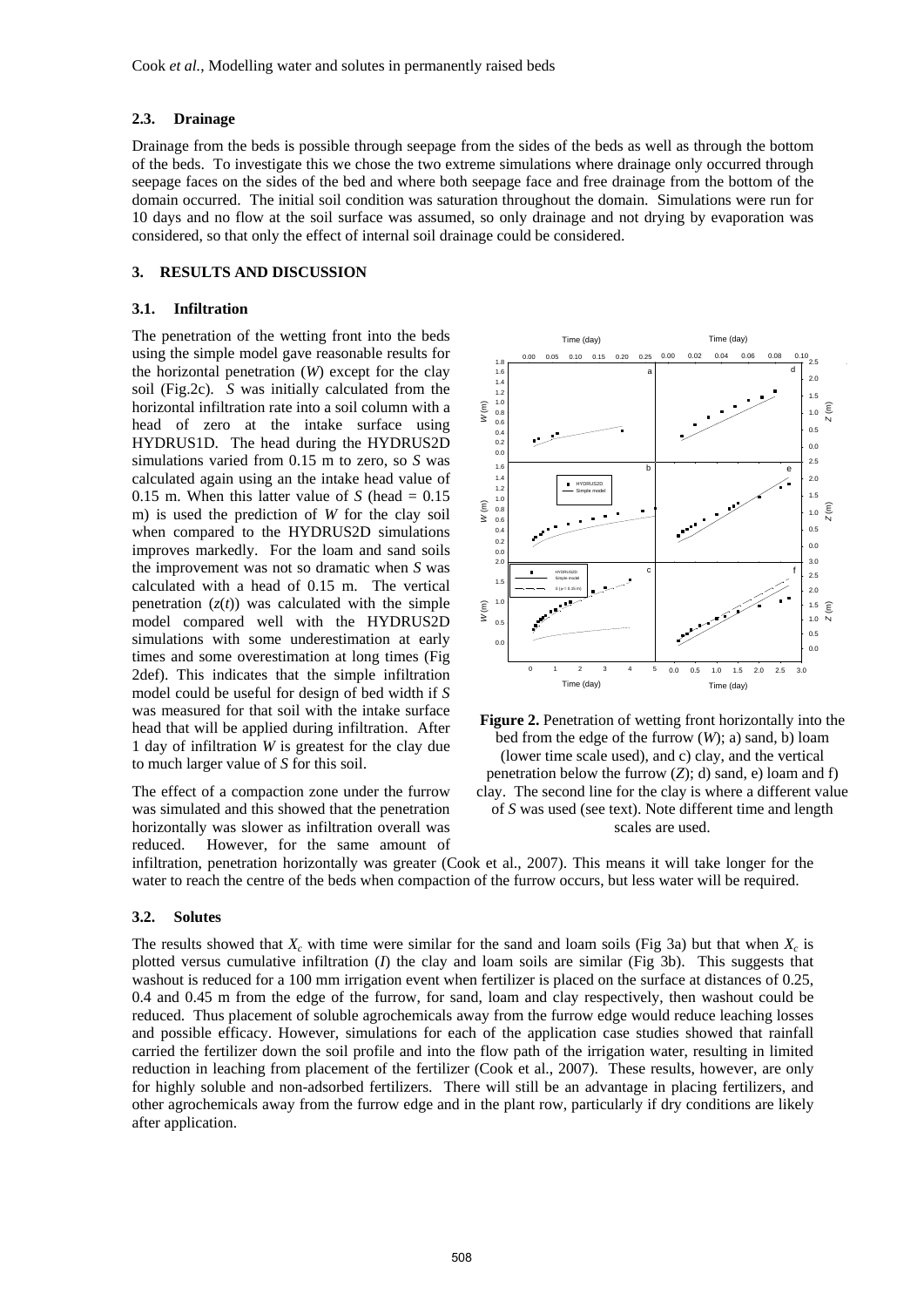

**Figure 3.** Washout distance  $(X_c)$  with a) time and b) cumulative infiltration (*I*) for sand, loam and clay soils.

The other solute simulations considered the rise of salt in the beds when a saline watertable exists. The simulations show what is now 'conventional wisdom' with regard to capillary rise from saline watertables (Fig 4). The results are, the water table must be close to the surface  $\lt$  0.5 m for sand soils to cause salinisation, for the clay and loam soils the time for the solute to reach the surface of the bed is similar but when the watertable depth  $(Z_w)$  is < 1.5 m the time required to reach 100 mmol m<sup>-3</sup> is less for the loam soil due to its greater hydraulic conductivity, and loam and clay soils require flushing events to reduce salt at least once per year when the  $Z_w < 1.5$ m.



**Figure 4.** Depth of the watertable (*Zw*) with time for solutes to reach the soil surface (T1) and increase to 100 mmol  $m<sup>3</sup>$  (T2); a) sand soil and b) loam and clay soil. Note different scales on both axis in each panel.

Initial simulations for the Indonesian and China PRB case studies indicated that solutes would accumulate up in the middle of the bed. This possible build up of salt was tested in greater detail for the China case study and found to be occurring. Irrigation management is being adjusted to prevent this becoming a long term issue. The Pakistan case study where rainfall was greater than, in particular, that in China, salts did not accumulated in the bed.

## **3.3. Drainage**

Drainage of the beds was simulate with the domain initially saturated, and free drainage at 2 m. Results show that after 10 days approximately 70, 20 and < 2mm had drained from the sand loam and clay soils respectively (Fig 5). Even though the clay soil has the lowest matric potential through out the profile the airfilled porosity was the lowest and poor aeration problems is likely (Cook et al., 2007). This indicates that the beds are unlikely to assist with drainage of clay soils and that evaporation will be the main driver of lowering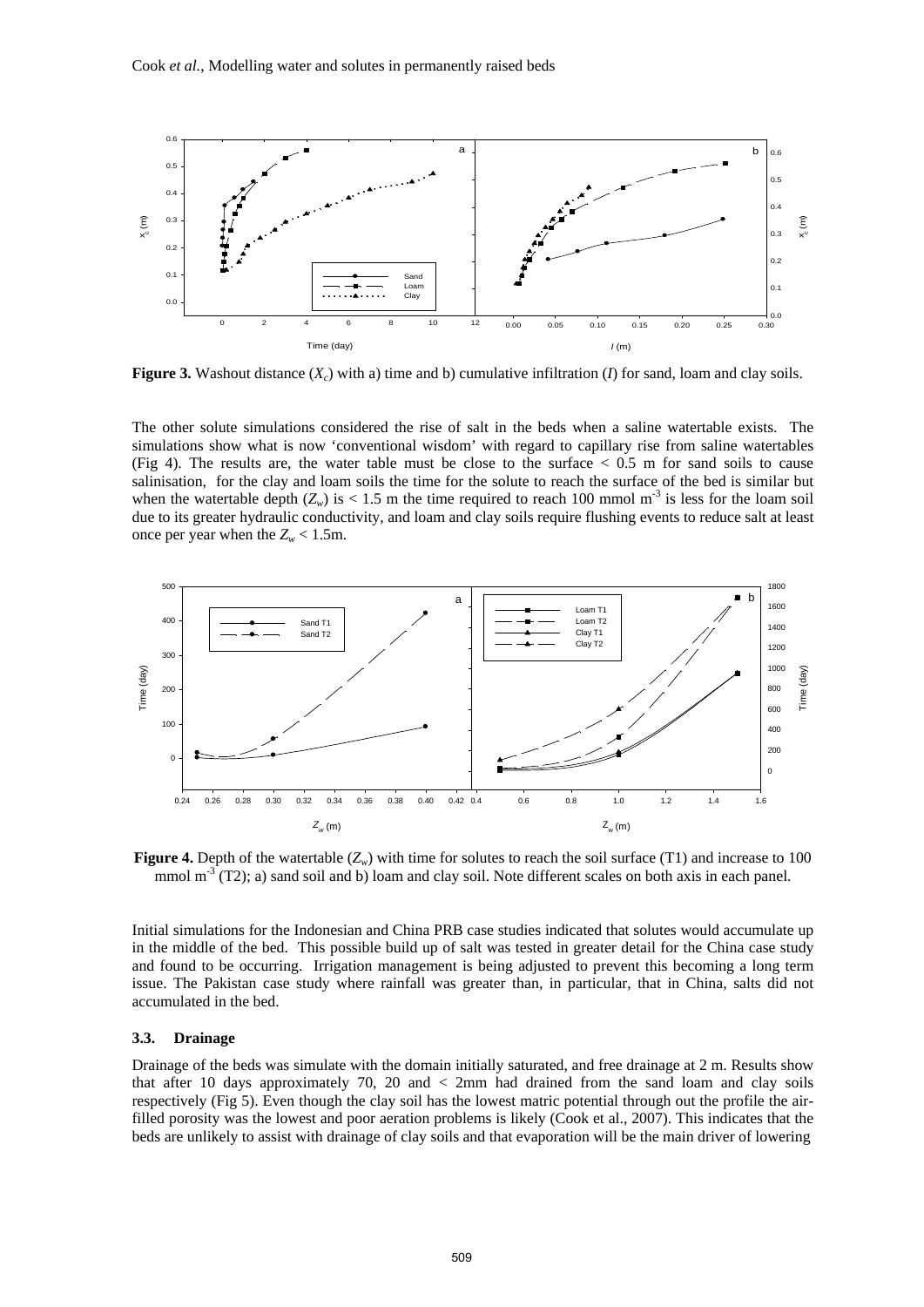the water content in these soil types (Cook and Rassam, 2002). This is an extreme case and beds are likely to have a better structure and less likely to become anaerobic.

When the bottom boundary condition on the domain is changed to a no-flow condition the drainage of the beds can only occur by seepage through side of the bed. This leads to a situation where the watertable fixes the matric potential at zero at the base of the bed. It can be shown (Cook et al. 2007) that the water content profile in the bed can be described by:

$$
Z_b = \left[ p / \left( p - \Delta \theta \right)^{1/m} - 1 \right]^{1/n} / \alpha \qquad (6)
$$

where  $\alpha$  is a parameter related to the airentry potential, *n* is a parameter related to the rate of change of water content with matric potential, *z* is the height of above the bottom of the bed and  $m = n - 1/n$ ,  $\Delta \theta = \theta_{\rm s} - \theta$  and  $p = \theta_{\rm s} - \theta_{\rm r}$ ,  $\theta_{\rm r}$  is the residual water content,. This equation is derived from the van Genuchten (1980) equation. Equation (6) was able to fit the simulated results for drainage from the beds very well (Figure 6). For  $\Delta \theta = 0.1$  the values of  $Z_b$ calculated for the three soils are 0.06, 0.37 and 91 m for sand, loam and clay soils respectively. What this shows is that beds are unlikely to be useful in providing extra drainage of the soil for clays with no structure. However, the beds are known to improve drainage on such soils possibly through the removal of surface water and the evaporative drying due to the extra



**Figure 5.** Cumulative drainage with time for sand, loam and clay form an initially saturated domain with free drainage on the bottom boundary.



**Figure 6.** Comparison of water content profiles in the centre of the bed form simulation (H) with estimates using equation  $(5)$  (vG).

surface area (Cook et al., 2007). This could allow earlier planting to occur in some climates. Thus narrow beds where the increased surface area is greater would be more useful in drying out of clay soils than wide beds.

# **4. CONCLUSIONS**

Our simulations give insight into the behaviour of PRB during some irrigation, solute transport and drainage scenarios. These will assist in improving the design of future more specific PRB simulations. Insights obtained include:

- An approximate infiltration equation is useful in the design of bed width, but only when the sorptivity is directly measured,
- Agro-chemicals placed on the soil surface and away from the furrow edge leach less when furrow irrigation occurs than if place up to the furrow edge, but rainfall reduces the potential effect of this placement,
- Salinisation of the soil is likely with a steady-state saline watertable at  $< 0.5$  m in sand and  $< 1.5$  m in loam and clay soils unless actively managed,
- PRB are unlikely to assist with drainage of unstructured clay soils but are a useful way to increase drainage in wet climates for loam and sand soils.